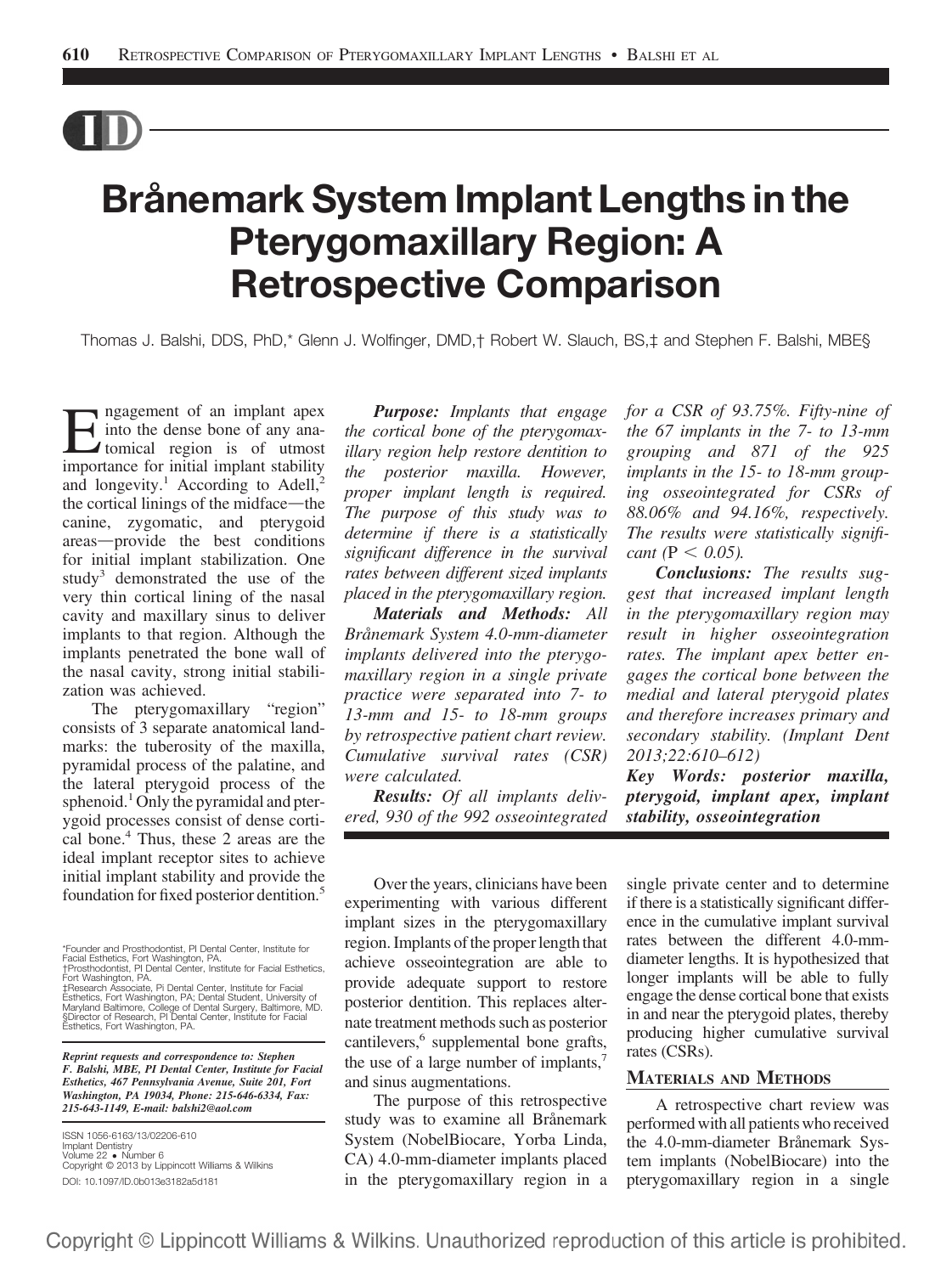private practice (PI Dental Center, Philadelphia, PA). Inclusion criteria consisted of any 4.0-mm-diameter Brånemark System implant placed in the practice since the clinical inception of the pterygomaxillary implant protocol (September 1985). All implants were classified into 2 different length groups: 7 to 13 mm and 15 to 18 mm. Separation into each group was conducted by the observation of postoperation radiographs and clinical notes. Life tables were constructed to determine the CSR. Analysis of variance was performed to compare the significance in the CSRs between the length groups. Implant surface and loading protocol were neglected as variables in this study. The investigators of this report desired to solely analyze the influence of implant length on implant survival in the pterygomaxillary region.

# **RESULTS**

Of the 4.0-mm-diameter Brånemark System implants placed in the pterygomaxillary region, 930 of the 992 successfully osseointegrated, resulting in a CSR of 93.75%.When separated by implant length, the 7- to 13-mm grouping (Table 1) had 59 of the 67 (88.06%) pterygomaxillary implants osseointegrate. The 15- to 18-mm grouping (Table 2) had a survival rate of 94.16%  $(n = 925)$ , approximately six percentage points higher than the 7- to 13-mm division. This difference was found to be statistically significant ( $P < 0.05$ ).

# **DISCUSSION**

Posterior maxillary support for a fixed prosthesis can be achieved by placing implants into the cortical bone of the pterygomaxillary region. Multiple factors need to be taken into account to achieve initial stabilization, rapid osseointegration, and long-term support for the restored dentition. Previous  $r$ esearch<sup>4,5,8–10</sup> has proven the importance of factors such as implant surface and the protocol used for delivery. Apical engagement into the dense cortical bone also plays a crucial role in initial implant stability and the ability to immediate load said implant. However, penetrating these cortical plates requires

| <b>Table 1.</b> CSRs for the 7- to 13-mm Group |                 |                    |                  |        |  |  |
|------------------------------------------------|-----------------|--------------------|------------------|--------|--|--|
| Period                                         | <b>Implants</b> | <b>Failures</b>    | Survival Rate, % | CSR, % |  |  |
| $0 - 3$ mo                                     | 67              | Ω                  | 100.00           | 100.00 |  |  |
| $3-6$ mo                                       | 66              | $\overline{2}$     | 96.97            | 97.01  |  |  |
| $6 - 9$ mo                                     | 64              |                    | 98.44            | 95.52  |  |  |
| $9-12$ mo                                      | 63              |                    | 98.41            | 94.03  |  |  |
| 1 <sub>y</sub>                                 | 62              |                    | 98.39            | 92.54  |  |  |
| 2y                                             | 58              |                    | 100.00           | 92.54  |  |  |
| 3y                                             | 58              | $\left( \right)$   | 100.00           | 92.54  |  |  |
| 4y                                             | 58              | $\left( \right)$   | 100.00           | 92.54  |  |  |
| 5y                                             | 58              |                    | 100.00           | 92.54  |  |  |
| 6у                                             | 43              | 3                  | 93.02            | 88.06  |  |  |
| 7y                                             | 37              | $\left( \right)$   | 100.00           | 88.06  |  |  |
| 8 y                                            | 34              | $\left( \ \right)$ | 100.00           | 88.06  |  |  |
| 9 y                                            | 32              |                    | 100.00           | 88.06  |  |  |
| $\geq$ 10 y                                    | 25              | U                  | 100.00           | 88.06  |  |  |

| <b>Table 2.</b> CSRs for the 15- to 18-mm Group |                 |                 |                  |        |  |  |
|-------------------------------------------------|-----------------|-----------------|------------------|--------|--|--|
| Period                                          | <b>Implants</b> | <b>Failures</b> | Survival Rate, % | CSR, % |  |  |
| $0 - 3$ mo                                      | 925             | 5               | 99.46            | 99.46  |  |  |
| $3-6$ mo                                        | 920             | 27              | 97.07            | 96.54  |  |  |
| $6-9$ mo                                        | 888             | 9               | 98.99            | 95.57  |  |  |
| $9 - 12$ mo                                     | 875             | 3               | 99.66            | 95.24  |  |  |
| 1 <sub>y</sub>                                  | 855             |                 | 99.18            | 94.49  |  |  |
| 2y                                              | 768             |                 | 99.87            | 94.38  |  |  |
| 3y                                              | 723             |                 | 99.86            | 94.27  |  |  |
| 4y                                              | 638             |                 | 100.00           | 94.27  |  |  |
| 5y                                              | 524             |                 | 100.00           | 94.27  |  |  |
| 6y                                              | 402             |                 | 100.00           | 94.27  |  |  |
| 7y                                              | 286             |                 | 100.00           | 94.27  |  |  |
| 8y                                              | 207             |                 | 100.00           | 94.27  |  |  |
| 9y                                              | 148             |                 | 99.32            | 94.16  |  |  |
| $\geq$ 10 y                                     | 119             |                 | 100.00           | 94.16  |  |  |

the proper implant length.<sup>2</sup> Thus, proper understanding of the anatomical region and identification of the dense cortical bone structures in each patient will allow the operator to choose an implant length that will achieve stability in the pterygomaxillary region.

This study found that implants in the 15- to 18-mm group had a CSR six percentage points higher (94.16%) than and statistically significant to the 7- to 13-mm group (88.06%). These results suggest that longer implants, which are better able to fully engage the cortical plates found in the pterygomaxillary region, may play a role in increased survival rates of implants in this region.

The findings of this study are justified because the anatomy of the pterygomaxillary region favors a longer implant. The pyramidal process of the



Fig. 1. A, Occlusal view of maxillary arch depicting a Brånemark implant placed in the pterygomaxillary region (Nobel Clinician; NobelBiocare). **B**, Zoomed-in view of the pter-<br>vaomaxillary region depicting apical ygomaxillary region depicting penetration through the cortical plates (Nobel Clinician; NobelBiocare).